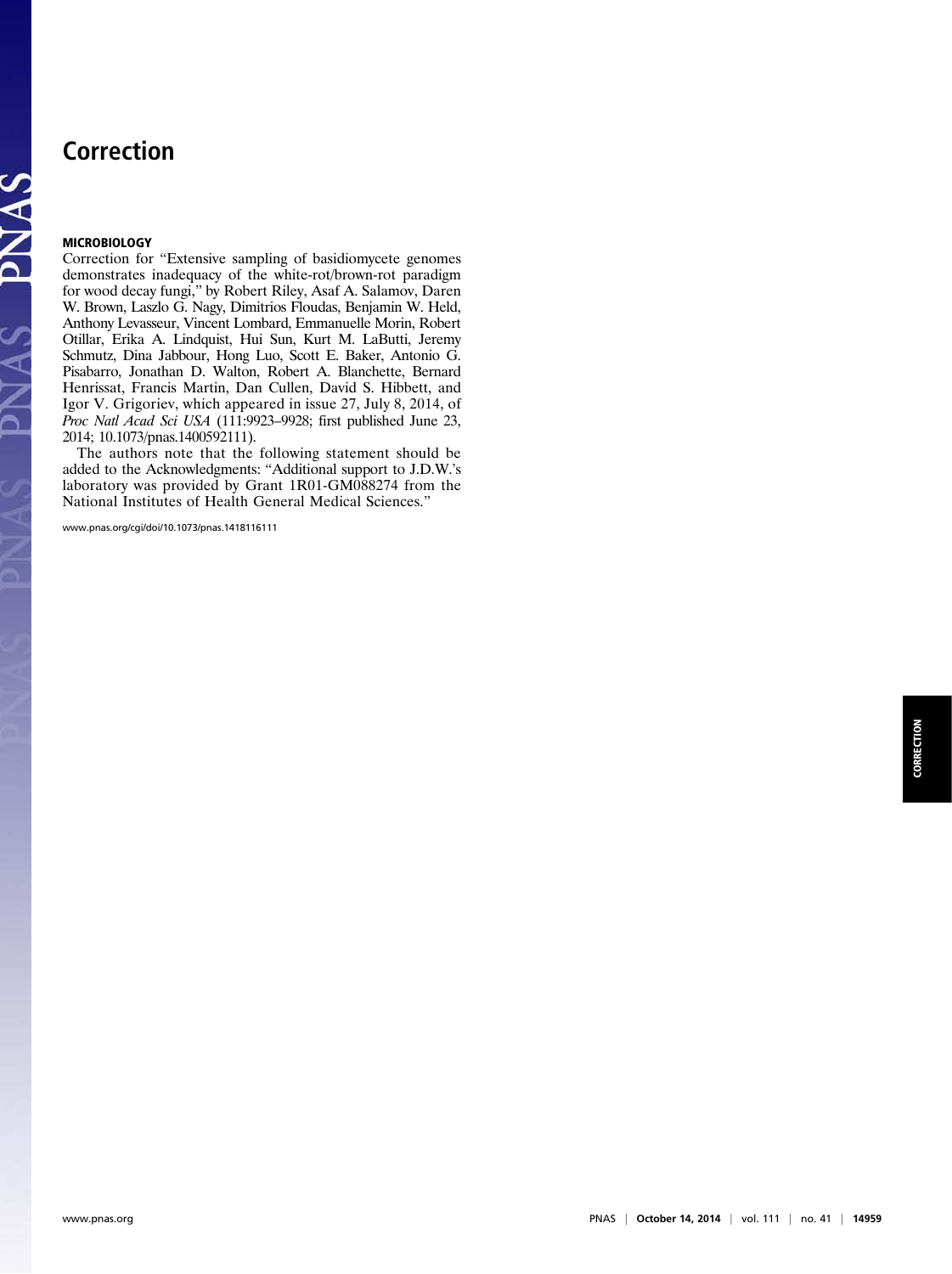# Extensive sampling of basidiomycete genomes demonstrates inadequacy of the white-rot/brown-rot paradigm for wood decay fungi

Robert Riley<sup>a</sup>, Asaf A. Salamov<sup>a</sup>, Daren W. Brown<sup>b</sup>, Laszlo G. Nagy<sup>c</sup>, Dimitrios Floudas<sup>c</sup>, Benjamin W. Held<sup>d</sup>, Anthony Levasseur<sup>e</sup>, Vincent Lombard<sup>f</sup>, Emmanuelle Morin<sup>g</sup>, Robert Otillar<sup>a</sup>, Erika A. Lindquist<sup>a</sup>, Hui Sun<sup>a</sup>, Kurt M. LaButti<sup>a</sup>, Jeremy Schmutz<sup>a,h</sup>, Dina Jabbour<sup>i</sup>, Hong Luo<sup>i</sup>, Scott E. Baker<sup>j</sup>, Antonio G. Pisabarro<sup>k</sup>, Jonathan D. Walton<sup>i</sup>, Robert A. Blanchette<sup>d</sup>, Bernard Henrissat<sup>f</sup>, Francis Martin<sup>g</sup>, Dan Cullen<sup>i</sup>, David S. Hibbett<sup>c, 1</sup>, and Igor V. Grigoriev<sup>a,1</sup>

<sup>a</sup>US Department of Energy (DOE) Joint Genome Institute, Walnut Creek, CA 94598; <sup>b</sup>US Department of Agriculture (USDA), Peoria, IL 61604; 'Department of<br>Biology, Clark University, Worcester, MA 01610; <sup>d</sup>University of Min Recherche 1163, Aix-Marseille Université, 13288 Marseille, France; <sup>f</sup>Centre National de la Recherche Scientifique, Unité Mixte de Recherche 7257, Aix-Marseille Université, 13288 Marseille, France; <sup>g</sup>institut National de la Recherche Agronomique, Unité Mixte de Recherche 1136, Institut National de la Recherche Agronomique-Université de Lorraine, Interactions Arbres/Micro-organismes, 54280 Champenoux, France; <sup>h</sup>HudsonAlpha Institute of Biotechnology, Huntsville, AL 35806; <sup>i</sup>DOE Great Lakes Bioenergy Research Center, Michigan State University, East Lansing, MI 48824; <sup>j</sup>Environmental Molecular Sciences Laboratory, Pacific Northwest National Laboratory, Richland, WA 99354; <sup>K</sup>Departamento de Producción Agraria, Universidad Pública de Navarra, 31006 Pamplona, Spain; and <sup>I</sup>USDA Forest Products Laboratory, Madison, WI 53726

Edited\* by Thomas N. Taylor, University of Kansas, Lawrence, KS, and approved May 16, 2014 (received for review January 12, 2014)

Basidiomycota (basidiomycetes) make up 32% of the described fungi and include most wood-decaying species, as well as pathogens and mutualistic symbionts. Wood-decaying basidiomycetes have typically been classified as either white rot or brown rot, based on the ability (in white rot only) to degrade lignin along with cellulose and hemicellulose. Prior genomic comparisons suggested that the two decay modes can be distinguished based on the presence or absence of ligninolytic class II peroxidases (PODs), as well as the abundance of enzymes acting directly on crystalline cellulose (reduced in brown rot). To assess the generality of the white-rot/brown-rot classification paradigm, we compared the genomes of 33 basidiomycetes, including four newly sequenced wood decayers, and performed phylogenetically informed principal-components analysis (PCA) of a broad range of gene families encoding plant biomass-degrading enzymes. The newly sequenced Botryobasidium botryosum and Jaapia argillacea genomes lack PODs but possess diverse enzymes acting on crystalline cellulose, and they group close to the model white-rot species Phanerochaete chrysosporium in the PCA. Furthermore, laboratory assays showed that both B. botryosum and J. argillacea can degrade all polymeric components of woody plant cell walls, a characteristic of white rot. We also found expansions in reducing polyketide synthase genes specific to the brown-rot fungi. Our results suggest a continuum rather than a dichotomy between the white-rot and brown-rot modes of wood decay. A more nuanced categorization of rot types is needed, based on an improved understanding of the genomics and biochemistry of wood decay.

#### lignocellulose | phylogenomics | bioenergy

Fungi of the phylum Basidiomycota (basidiomycetes) comprise 32% of the described fungi (1) and are important to forestry  $(2-4)$ , agriculture  $(5-7)$ , and medicine  $(8-11)$ . This diverse phylum includes the mushrooms (12–14); pathogens of plants (2), animals (9–11), and other fungi (15); osmotically tolerant molds (16); ectomycorrhizal symbionts like Laccaria bicolor, which are critical for plant growth; plant pathogens, such as rusts and smuts (7); and saprotrophs, including wood-decaying fungi (17).

The 26,000 basidiomycete taxa in the National Center for Biotechnology Information (NCBI) database (18, 19) are divided into three subphyla: Agaricomycotina (∼22,000 taxa), Pucciniomycotina (∼2,300 taxa), and Ustilaginomycotina (∼1,000 taxa). Agaricomycotina includes many decomposers of wood and leaf litter (12, 17, 20–23) that produce lignocellulolytic enzymes that have potential to be used in bioenergy production  $(24–27)$ . Thus, much of sequencing effort at the US Department of Energy (DOE) Joint Genome Institute (JGI) [\(http://jgi.doe.gov/fungi\)](http://jgi.doe.gov/fungi) has targeted Agaricomycotina, particularly the Agaricomycetes (mushroom-forming fungi), with the large orders Agaricales (predominantly gilled mushrooms), Polyporales (wood-decaying polypores and others), and Boletales (porcini mushrooms and others) being especially deeply sampled.

A keen focus in the comparative genomics of Basidiomycota has concerned lineages of wood decay fungi (13, 17, 20–23, 28). For decades, two broad categories have been recognized: white rot and brown rot (29–31). During brown rot, cellulose is rapidly

# **Significance**

Wood decay fungi have historically been characterized as either white rot, which degrade all components of plant cell walls, including lignin, or brown rot, which leave lignin largely intact. Genomic analyses have shown that white-rot species possess multiple lignin-degrading peroxidases (PODs) and expanded suites of enzymes attacking crystalline cellulose. To test the adequacy of the white/brown-rot categories, we analyzed 33 fungal genomes. Some species lack PODs, and thus resemble brown-rot fungi, but possess the cellulose-degrading apparatus typical of white-rot fungi. Moreover, they appear to degrade lignin, based on decay analyses on wood wafers. Our results indicate that the prevailing paradigm of white rot vs. brown rot does not capture the diversity of fungal wood decay mechanisms.

Author contributions: R.R., S.E.B., A.G.P., J.D.W., R.A.B., B.H., F.M., D.C., D.S.H., and I.V.G. designed research; R.R., D.W.B., L.G.N., D.F., B.W.H., A.L., E.M., and R.A.B. performed research; A.G.P., J.D.W., B.H., and D.S.H. contributed new reagents/analytic tools; R.R., A.A.S., D.W.B., L.G.N., D.F., A.L., V.L., E.M., R.O., E.A.L., H.S., K.M.L., J.S., D.J., and H.L. analyzed data; and R.R., D.W.B., J.D.W., R.A.B., B.H., D.C., D.S.H., and I.V.G. wrote the paper.

The authors declare no conflict of interest.

\*This Direct Submission article had a prearranged editor.

Freely available online through the PNAS open access option.

Data deposition: The sequences reported in this paper have been deposited in the Gen-Bank database [[AYEP00000000](http://www.ncbi.nlm.nih.gov/nuccore/AYEP00000000) (Botryobasidium botryosum), [AYUM00000000](http://www.ncbi.nlm.nih.gov/nuccore/AYUM00000000) (Galerina marginata), [AYUL00000000](http://www.ncbi.nlm.nih.gov/nuccore/AYUL00000000) (Jaapia argillacea), and [AYUK00000000](http://www.ncbi.nlm.nih.gov/nuccore/AYUK00000000) (Pleurotus ostreatus)].

CrossMark

<sup>&</sup>lt;sup>1</sup>To whom correspondence may be addressed. E-mail: [IVGrigoriev@lbl.gov](mailto:IVGrigoriev@lbl.gov) or [dhibbett@](mailto:dhibbett@clarku.edu) [clarku.edu](mailto:dhibbett@clarku.edu).

This article contains supporting information online at [www.pnas.org/lookup/suppl/doi:10.](http://www.pnas.org/lookup/suppl/doi:10.1073/pnas.1400592111/-/DCSupplemental) [1073/pnas.1400592111/-/DCSupplemental](http://www.pnas.org/lookup/suppl/doi:10.1073/pnas.1400592111/-/DCSupplemental).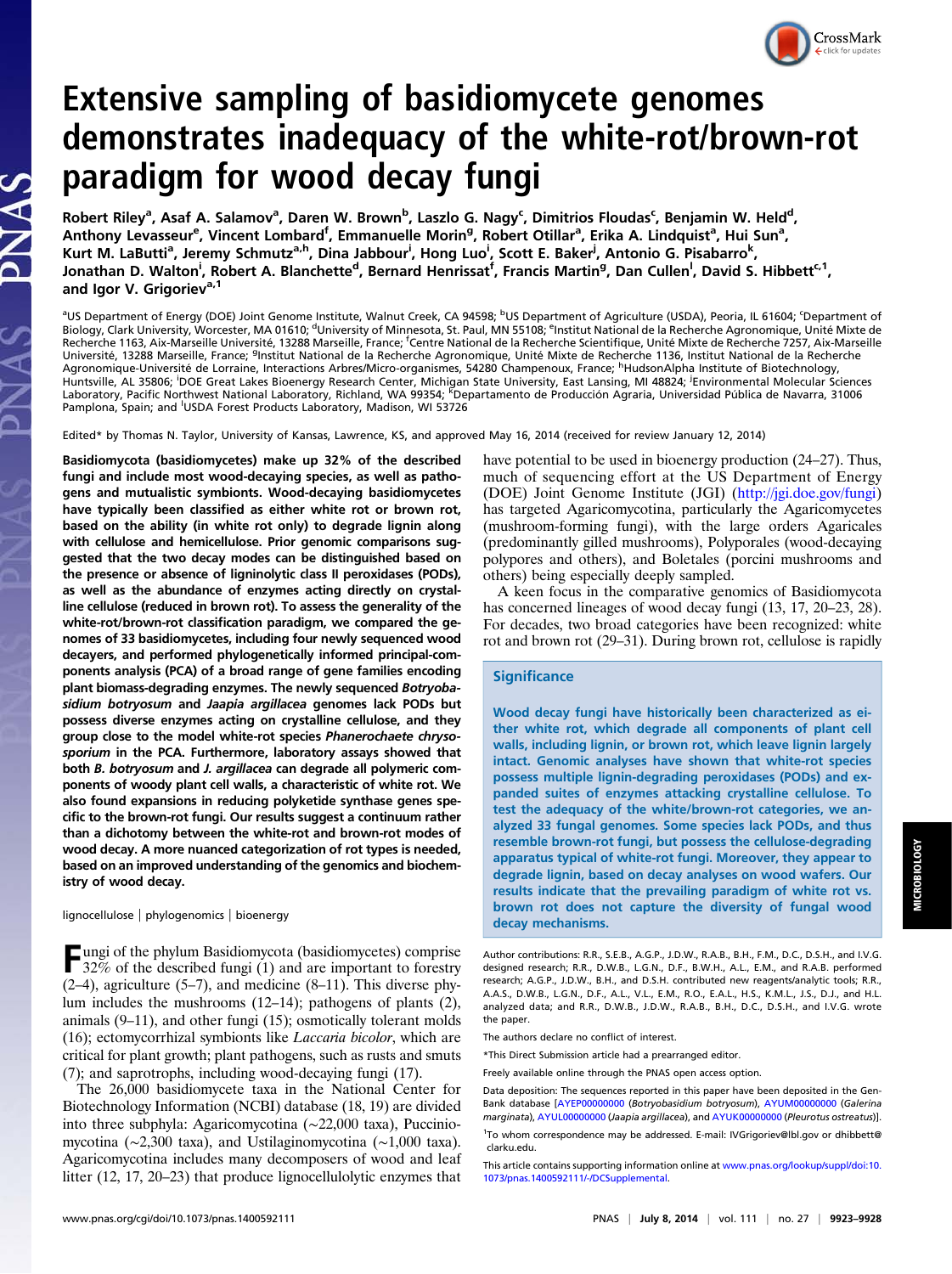depolymerized via oxidative mechanisms, whereas modified lignin remains as a polymeric residue (32–35). In contrast, white-rot fungi use hydrolases that gradually degrade cellulose while lignin is completely mineralized. Lignin degradation involves highoxidation potential class II peroxidases (PODs) that, on the basis of conserved catalytic and Mn-binding sites, are classified as lignin peroxidase (LiP), manganese peroxidase (MnP), or versatile peroxidase (VP) (36–38). The first genomes of the white-rot fungus Phanerochaete chrysosporium and brown-rot fungus Postia placenta revealed a gene complement consistent with their respective modes of wood decay (22, 23). Further comparative genomics studies of larger sets of wood decay fungi supported a consistent relationship between decay patterns and several enzyme families. Specifically, white-rot fungi had high-oxidation potential PODs for lignin degradation as well as cellobiohydrolases for degrading crystalline cellulose. Classified in glycoside hydrolase (GH) families (39) GH6 and GH7, cellobiohydrolases attack cellulose in a synergistic manner and often carry a cellulose binding module (CBM1). In contrast, the genomes of brown-rot fungi did not encode PODs and the predicted cellobiohydrolase-encoding genes were generally absent or lacking a CBM1 domain.

Here, we present comparative analyses of 33 sequenced ba-sidiomycete genomes ([Table S1\)](http://www.pnas.org/lookup/suppl/doi:10.1073/pnas.1400592111/-/DCSupplemental/pnas.201400592SI.pdf?targetid=nameddest=ST1). Included are 22 wood decayers, of which Galerina marginata, Pleurotus ostreatus, Botryobasidium botryosum, and Jaapia argillacea are newly sequenced. The results call into question the prevailing white-rot/brown-rot dichotomy.

#### Results and Discussion

Phylogeny and Protein Conservation. A maximum-likelihood (ML) phylogeny (40) was inferred from protein sequence alignments of 183 conserved gene families [\(Fig. S1](http://www.pnas.org/lookup/suppl/doi:10.1073/pnas.1400592111/-/DCSupplemental/pnas.201400592SI.pdf?targetid=nameddest=SF1)A). Overall, the tree topology is consistent with prior studies using genome-scale datasets (17) as well as phylogenetic analyses using small numbers of genes (41), such as the sister group relationship between Ustilaginomycotina and Agaricomycotina, and the placement of Wallemia sebi (Wallemiomycetes) as the sister group of the rest of the Agaricomycotina (16). Brown-rot fungi are polyphyletic, as shown previously (17), and include species in Polyporales, Boletales, Gloeophyllales, and Dacrymycetales. Some aspects of the phylogeny remain uncertain: our placement of Jaapia argillacea as the sister group of the Gloeophyllales conflicts with a previous study using six genes (42); and Auricularia delicata was inferred as the sister group of Piriformospora indica, differing from multigene phylogenies (41, 43–45), which suggested that these lineages form a paraphyletic assemblage.

Gene families in 33 basidiomycetes and 30 other fungi [\(Table](http://www.pnas.org/lookup/suppl/doi:10.1073/pnas.1400592111/-/DCSupplemental/pnas.201400592SI.pdf?targetid=nameddest=ST2) [S2](http://www.pnas.org/lookup/suppl/doi:10.1073/pnas.1400592111/-/DCSupplemental/pnas.201400592SI.pdf?targetid=nameddest=ST2)) with sequenced genomes were inferred by Markov chain (MCL) clustering (46) of all-vs.-all protein BLAST (47) alignments. Analysis of protein conservation suggests a conserved core fungal genome of ∼5,000 genes ([Fig. S1](http://www.pnas.org/lookup/suppl/doi:10.1073/pnas.1400592111/-/DCSupplemental/pnas.201400592SI.pdf?targetid=nameddest=SF1)C). Roughly onehalf of the proteins (49%) in Basidiomycota lack homologs in other groups of fungi, and 23% of Basidiomycota proteins are unique to a single organism (i.e., each of the 33 basidiomycetes analyzed harbored proteins not found in any other sampled species, ranging from  $4\%$  to 51%). In contrast, in Ascomycota, 30% of the proteins are phylum specific and 13% are organism specific (using a comparative set of 27 Ascomycota fungi; [Table](http://www.pnas.org/lookup/suppl/doi:10.1073/pnas.1400592111/-/DCSupplemental/pnas.201400592SI.pdf?targetid=nameddest=ST2) [S2](http://www.pnas.org/lookup/suppl/doi:10.1073/pnas.1400592111/-/DCSupplemental/pnas.201400592SI.pdf?targetid=nameddest=ST2)). We were able to assign functions from the Eukaryotic Clusters of Orthologs (KOG) (48) to 38% of Basidiomycota proteins (compared with 43% in Ascomycota); 74% of core proteins in both Basidiomycota and Ascomycota; and 17% of Basidiomycota-specific proteins (23% in Ascomycota) ([Fig. S2](http://www.pnas.org/lookup/suppl/doi:10.1073/pnas.1400592111/-/DCSupplemental/pnas.201400592SI.pdf?targetid=nameddest=SF2)).

Diversity of CAZymes and Associated Activities in Basidiomycota. Thirty-three basidiomycete genomes were searched for genes whose protein products are implicated in the breakdown of the polysaccharide portion of plant cell walls (cellulose, hemicellulose, pectin) using the CAZy database pipeline (39, 49). The number of genes in each CAZy family, in each organism, is presented in [Dataset S1](http://www.pnas.org/lookup/suppl/doi:10.1073/pnas.1400592111/-/DCSupplemental/pnas.1400592111.sd01.xlsx).

Cellulolytic families. During white-rot decay, cellulose is targeted primarily by hydrolytic enzymes of multiple GH families. Lytic polysaccharide monooxygenases (LPMOs) of the AA9 family (formerly GH61) also participate via oxidative mechanisms. White-rot fungi generally have more cellulolytic genes (both hydrolytic and oxidative) and cellulose binding domains (CBM1) relative to brown-rot fungi (Fig. 1). Cellobiohydrolases of families GH6 and GH7 (which cleave cellulose to the disaccharide cellobiose) are correlated with white rot  $[r = 0.3$  and 0.6, respectively, by the independent contrasts method (50)]. Likely involved in boosting cellulase activity (51–54), LPMOs are abundant in white-rot fungi  $(r = 0.3)$  but reduced in brown-rot fungi ( $r = -0.5$ ). Cellobiose dehydrogenases (family AA3-1), which enhance cellulose degradation (52), are uniformly present in a single copy in all white-rot fungi and absent from the majority of brown-rot fungi (although Gloeophyllum trabeum has one copy, and Boletales Coniophora puteana and Serpula lacrymans each have two copies). Additional cellulolytic families were found in basidiomycetes. For examples, GH5 (containing endoacting cellulases as well as many other enzymes of differing substrate specificity; [Dataset S2\)](http://www.pnas.org/lookup/suppl/doi:10.1073/pnas.1400592111/-/DCSupplemental/pnas.1400592111.sd02.xlsx), GH12, GH44, and GH45 are expanded in white-rot fungi  $(r = 0.2, 0.1, 0.4, 0.5,$  respectively) and diminished in brown-rot fungi  $(r < -0.2$ ; for all, see also [Dataset S1](http://www.pnas.org/lookup/suppl/doi:10.1073/pnas.1400592111/-/DCSupplemental/pnas.1400592111.sd01.xlsx)).

Among the newly sequenced genomes, G. marginata, P. ostreatus, B. botryosum, and J. argillacea all possess diverse CAZymes typical of white-rot fungi. B. botryosum has 32 genes encoding LPMOs, and three encoding cellobiose dehydrogenases, both more than any other wood decay fungus in our set. J. argillacea has 15 genes encoding LPMOs, and one encoding a cellobiose dehydrogenase, both numbers typical of white-rot fungi. A similar pattern is evident when considering families GH6, GH7, and CBM1; B. botryosum and *J. argillacea* show a genetic complement similar to whiterot fungi.

Hemicellulolytic and pectinolytic families. Hemicellulose and pectin comprise a variety of linear and branched complex polysaccharides. Hemicellulose includes xylans, xyloglucans, glucuronoxylans, arabinoxylans, mannans, glucomannans, and galactoglucomannans. Pectins include polygalacturonic acid, linear and branched rhamnogalacturonans, and arabinogalactans. Basidiomycetes contain some seven CAZy families that target hemicelluloses, and 11 that target pectins [\(Table S3\)](http://www.pnas.org/lookup/suppl/doi:10.1073/pnas.1400592111/-/DCSupplemental/pnas.201400592SI.pdf?targetid=nameddest=ST3). In contrast to the cellulolytic families, there is not a clear dichotomy in which white-rot fungi have more genes encoding hemicellulases and pectinases, and brown-rot fungi have fewer ([Dataset S1](http://www.pnas.org/lookup/suppl/doi:10.1073/pnas.1400592111/-/DCSupplemental/pnas.1400592111.sd01.xlsx)).

Distribution of Lignin-Degrading Enzymes Blurs the Distinction Between White- and Brown-Rot Fungi. With respect to PODs, there was a clear dichotomy between white-rot fungi, which have various combinations of MnP, LiP, and VP  $(r = 0.8)$ , and brown-rot fungi, which lack PODs  $(r = -0.5)$ . By this measure, the newly sequenced G. marginata and P. ostreatus resemble typical white-rot fungi with 10 and 9 PODs, respectively. In contrast, B. botryosum and J. argillacea resemble typical brown-rot fungi in their lack of PODs. Schizophyllum commune had previously been characterized as a white-rot fungus (55), but it also lacks PODs. The one class II peroxidase in J. argillacea lacks the catalytic Trp and Mn-binding sites, and is therefore classified as a generic peroxidase (56, 57) that is unlikely to directly modify lignin. Affirming the observed genetic complement, extracellular filtrates from J. argillacea and B. botryosum cultures were unable to oxidize veratryl alcohol or 2,6-dimethoxyphenol, standard substrates for high-oxidation potential PODs  $(58, 59)$ . According to our phylogeny [\(Fig. S1](http://www.pnas.org/lookup/suppl/doi:10.1073/pnas.1400592111/-/DCSupplemental/pnas.201400592SI.pdf?targetid=nameddest=SF1)A), the contraction of ligninolytic PODs in *J. argillacea* may have arisen before its evolutionary separation from G. trabeum because both species lack these proteins. However, G. trabeum also has a reduced complement of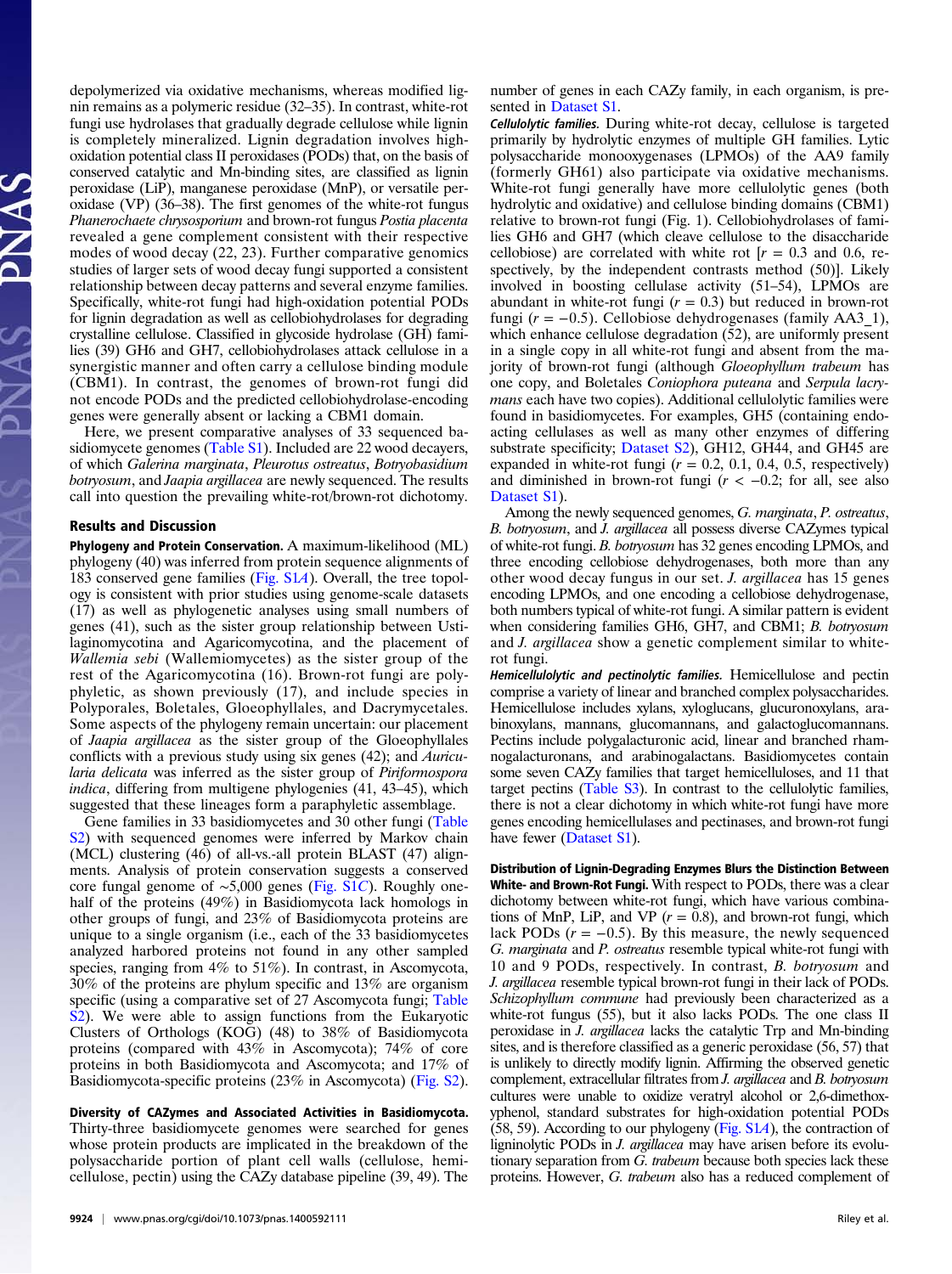

Fig. 1. Lignocellulose-degrading and secondary metabolism in wood-decaying fungi. Organisms use the following abbreviations: Aurde, Auricularia delicata; Botbo, Botryobasidium botryosum; Cersu, Ceriporiopsis subvermispora; Conpu, Coniophora puteana; Dacsp, Dacryopinax sp.; Dicsq, Dichomitus squalens; Fomme, Fomitiporia mediterranea; Fompi, Fomitopsis pinicola; Galma, Galerina marginata; Glotr, Gloeophyllum trabeum; Hetan, Heterobasidion annosum; Jaaar, Jaapia argillacea; Phaca, Phanerochaete carnosa; Phchr, Phanerochaete chrysosporium; Pleos, Pleurotus ostreatus; Pospl, Postia placenta; Punst, Punctularia strigosozonata; Schco, Schizophyllum commune; Serla, Serpula lacrymans; Stehi, Stereum hirsutum; Trave, Trametes versicolor; Wolco, Wolfiporia cocos. Gene number is shaded red/white, and independent-contrasts correlation of enzyme with rot type is shaded orange/blue. Notice a strict white/brown-rot dichotomy with respect to the lignin-attacking PODs and the CAZymes that target crystalline cellulose (CBM1, GH6, and GH7), and a continuum with other lignin-targeting enzymes.

enzymes attacking crystalline cellulose and is a model system for brown rot (60, 61).

Although PODs have been shown to be important for lignin degradation, numerous other classes of enzymes are capable of degrading, or at least modifying, lignin and about a dozen kinds of enzymes potentially participating in ligninolysis are found in basidiomycetes (Fig. 1). The multicopper oxidases of family AA1 are such an example. Laccases (subfamily AA1\_1) may be capable of cleaving lignin bonds in the presence of certain mediators (62) and are more abundant in white-rot fungi than brownrot fungi (Fig. 1;  $r = 0.4$  for white rot;  $r = -0.3$  for brown rot). In the cases of J. argillacea and B. botryosum, no laccase activity was detected in concentrated culture filtrates (63). Nevertheless, the white-rot fungi P. chrysosporium, Phanerochaete carnosa, and A. delicata have no basidiomycete-type laccases sensu stricto (17). These three fungi instead have four to eight genes each of the related AA1\_dist subfamily of multicopper oxidases (which, predictably, are reduced in brown-rot fungi at 0 to two genes), reflecting the diversity of chemistries used in lignin degradation.

Correlations Between Decay Mode and Secondary Metabolism. Secondary metabolites include polyketides, nonribosomal peptides, and terpenoids, among many other substances that are not considered to be critically involved in an organism's growth, development, and reproduction, but that typically confer some advantage in the never-ending competition with other organisms (64). To assess the diversity of secondary metabolism in basidiomycetes, we characterized fatty acid synthases (FASs), nonribosomal peptide synthases (NRPSs), polyketide synthases (PKSs), and terpene synthases (TSs). PKSs were additionally subdivided into reducing and nonreducing (R-PKS and NR-PKS), each of which was further divided into subfamilies ([Fig. S3\)](http://www.pnas.org/lookup/suppl/doi:10.1073/pnas.1400592111/-/DCSupplemental/pnas.201400592SI.pdf?targetid=nameddest=SF3). Secondary metabolism enzymes are summarized in the lower panel of Fig. 1.

Wood-decaying basidiomycetes tend to have similar numbers of FAS and NR-PKS genes (approximately one gene each), with the exception of B. botryosum, which has five NR-PKS genes. NRPSs vary in gene number (0 to nine genes), with no apparent correlation with lifestyle. TS genes, as well, vary in number (1–13 genes), with no apparent lifestyle correlation.

R-PKSs are expanded in the brown-rot fungi, with all but the phylogenetically basal Dacryopinax sp. possessing 4–14 R-PKS genes. In contrast, the white-rot fungi have generally fewer R-PKS genes and many taxa lack them entirely. R-PKS gene number correlates with brown rot (independent-contrasts  $r = 0.8$ ). Although it was previously suggested that secondary

metabolism could play a role in wood decay by the brown-rot fungus Serpula lacrymans (20), a widespread pattern of secondary metabolism expansion has not yet been reported for brown-rot fungi in general. The observation that the number of R-PKS genes is expanded in three phylogenetically distinct clades of brown-rot fungi: the Boletales (S. lacrymans and C. puteana), the Polyporales (Wolfiporia cocos, P. placenta, and Fomitopsis pinicola), and Gloeophyllales (G. trabeum), suggests that R-PKSs have a possible role in the brown-rot lifestyle, and that the apparent correlation is not an artifact of phylogenetic sampling. The exact biochemical role of R-PKSs in wood rot in general is unknown. However, it has been suggested that secondary metabolites including certain catechols and quinones can serve as extracellular  $Fe^{3+}$  reductants in G. trabeum, S. lacrymans, P. placenta, and W. cocos. Together with  $H_2O_2$ , the reduced iron is thought to drive a nonenzymatic Fenton reaction in which highly reactive hydroxyl radicals depolymerize cellulose  $(20, 65–68)$ .

Secondary metabolism plays a critical role for fungal survival and success, including Basidiomycota (69), and a rich array of secondary metabolism genes has been reported in Serpula lacrymans and Postia placenta (20), and Omphalotus olearius (70). It may be that secondary metabolites, widely considered to confer advantage by inhibiting competing microorganisms, are more important in the ecological niches occupied by brown-rot fungi, compared with white-rot fungi. Indeed, our observation that expansions of R-PKSs are correlated with brown rot in multiple polyphyletic lineages highlights gaps in our knowledge of the mechanisms of wood decay even in well-studied species of Boletales, Polyporales, and Gloeophyllales.

Insights into Diversity of Decay Mechanisms from Phylogenetically Informed Principal-Components Analyses of Decay-Related Gene Families. The expanded sampling of basidiomycete genomes presented here includes species (B. botryosum, J. argillacea, and S. commune) that deviate from the classical models of white rot vs. brown rot, in that they lack PODs (like brown-rot fungi) but possess diverse arrays of enzymes acting on crystalline cellulose (like white-rot fungi). To visualize the diversity of decay chemistries in basidiomycetes, we applied phylogenetically informed principal-components analysis (PCA) (71) to the set of predicted carbohydrate- and lignin-active enzymes ([Dataset S1\)](http://www.pnas.org/lookup/suppl/doi:10.1073/pnas.1400592111/-/DCSupplemental/pnas.1400592111.sd01.xlsx). We hypothesized that organisms should cluster with others of similar nutritional mode, perhaps implying nutritional mode for B. botryosum and J. argillacea. Fig. 2 shows the wood-decaying fungi plotted on the first two principal components, which together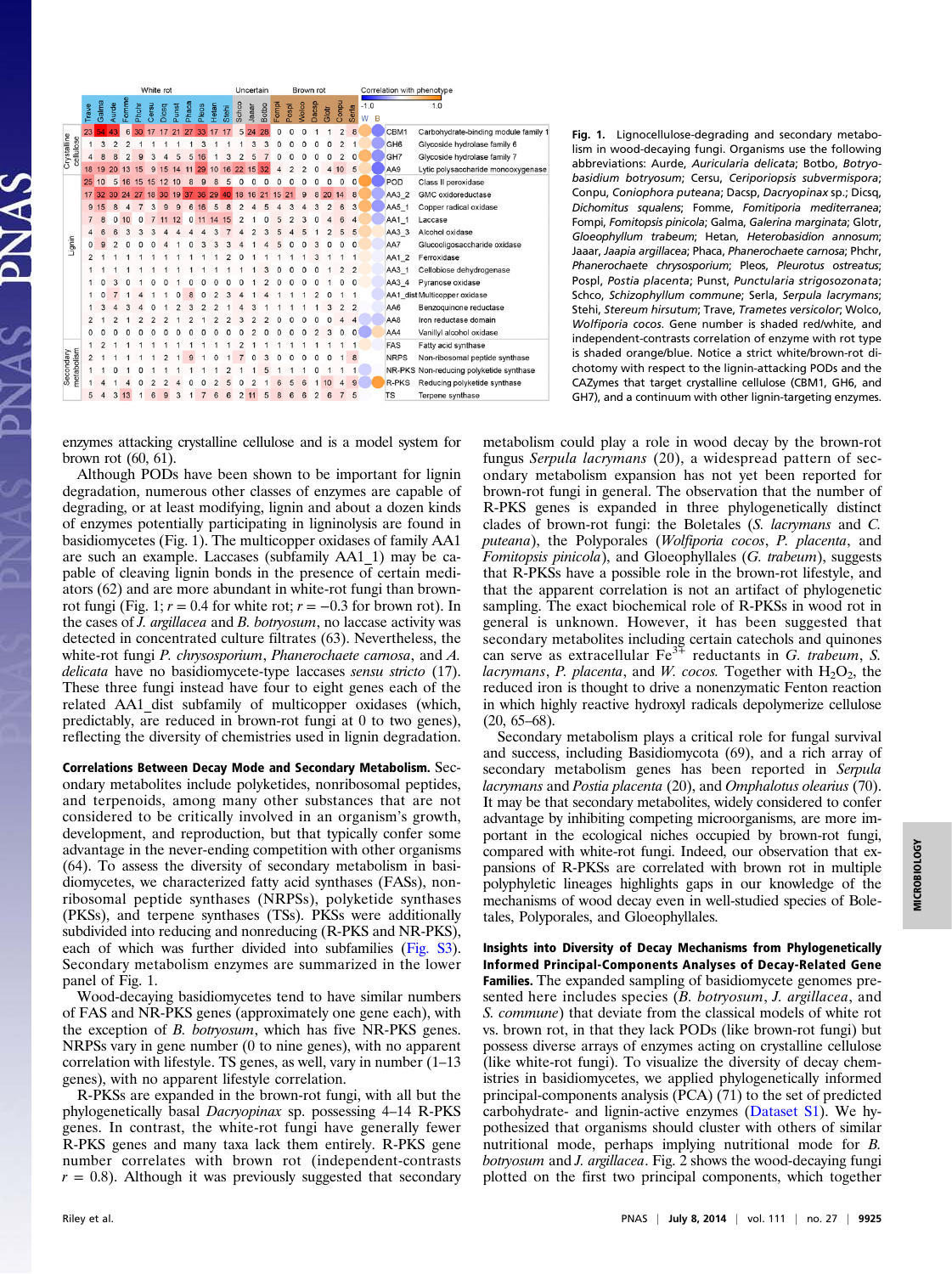explain 50% of the variability in the data. For this analysis, we again relied on categorization of fungi as producing either white or brown rot whenever possible. Clear separation of known white- and brown-rotting fungi is seen along PC1. B. botryosum and J. argillacea group with the white-rot fungi on PC1 and are closest to the model white-rot fungus, P. chrysosporium. In contrast, S. commune is intermediate between white-rot and brown-rot species along PC1. Both white-rot and brown-rot species are widely distributed along PC2, which suggests heterogeneity in modes of wood degradation within these functional classes. Despite the lack of PODs (Fig. 1), PCA analysis suggests that B. botryosum and J. argillacea have wood decay properties that are similar to certain white-rot fungi.

Decay Assays in Wood Substrates. To assess the extent to which B. botryosum and J. argillacea are able to degrade all components of wood, we performed experiments using single-spore isolates of each fungus, on both pine and aspen wood. Both species readily colonized both types of wood, but caused only superficial degradation of the wood surfaces. Nevertheless, in localized areas B. botryosum eroded all cell wall layers, indicating degradation and disruption of all cell wall polymers. Hyphae of B. botryosum were visible growing in the voids where cell wall degradation had taken place (Fig. 3). The removal of cellulose, hemicellulose, and lignin in these areas is consistent with white rot, whereas in brown rot we would observe residual lignin remaining after a diffuse depolymerization of the cellulose. Similarly, J. argillacea degraded a localized area of the wood cells in which all of the cell wall layers were degraded and replaced with the mycelia of the fungus. Once again, complete degradation of all cell wall layers implies all of the wall components have been degraded, as is characteristic of white rot.

We did not include *S. commune* in decay assays as previous studies have shown that this species, although classified as a whiterot species, lacks the ability to degrade lignin appreciably in vitro (55). The S. commune genome lacks PODs and has a reduced complement of enzymes bearing cellulose-binding modules (CBM1), but it retains 22 genes encoding LPMOs. Thus, S. commune likely has a very different mode of decay than B. botryosum and J. argillacea (with which it shares the absence of PODs), which is consistent with its isolated position, intermediate between white- and brown-rot species, in the PCA (Fig. 2).



Fig. 2. Wood-decaying basidiomycetes plotted on the first two principal components from phylogenetic PCA of CAZymes (including lignin-related auxiliary activities) of the organisms.

Fig. 3. Wood decay experiments indicating mode of decay by Botryobasidium botryosum and Jaapia argillacea. (A) Micrograph of B. botryosum on aspen wood with vessel, fiber, and parenchyma cell walls degraded. Mycelia are visible growing through the voids. (B) Micrograph of J. argillacea on pine showing an area within the wood where the fungus has caused a localized simultaneous decay of the cells. Residual cell wall material and mycelia fill the degraded zone.

Need for a New Classification of Wood Decay Modes. Discussions of the genomic correlates of the white- vs. brown-rot modes of wood decay have typically focused on the lignin-degrading PODs and the hydrolytic and oxidative enzymes involved in attack of crystalline cellulose (17, 23, 25, 72). However, it is also accepted that other enzymes, such as laccases, cellobiose dehydrogenases, and potentially many others, can contribute to white rot (62, 73, 74); accordingly, a database of functional annotations has been dedicated to cataloging lignin-degrading enzymes (49) [\(Figs. S4](http://www.pnas.org/lookup/suppl/doi:10.1073/pnas.1400592111/-/DCSupplemental/pnas.201400592SI.pdf?targetid=nameddest=SF4) and [S5](http://www.pnas.org/lookup/suppl/doi:10.1073/pnas.1400592111/-/DCSupplemental/pnas.201400592SI.pdf?targetid=nameddest=SF5)). Our results indicate that the simple dichotomy of white rot vs. brown rot does not adequately reflect the diversity of mechanisms by which wood-rotting fungi obtain nutrition. Specifically, B. botryosum and J. argillacea show similarities to white-rot fungi in PCA of all predicted carbohydrate- and lignin-active enzymes and can degrade all components of wood, but they do so without the PODs that are a hallmark of white rot. S. *commune* is another putative white-rot fungus (55) that lacks PODs, but it is quite distinct from B. botryosum and J. argillacea in the PCA (and presumably also in its mode of wood decay). Therefore, we suggest that a more nuanced categorization scheme is needed to describe wood decay by species that degrade all cell wall polymers, including lignin, but lack PODs. As our discovery of the potential role of R-PKSs in brown rot indicates, other functional considerations beyond lignin-degrading PODs and CAZymes may be important for a biologically descriptive classification of decay modes. Finally, we suggest restricting the term "white rot" to only those fungi that degrade all cell wall polymers through the action of the lignin-degrading PODs in concert with enzymes that attack crystalline cellulose.

# Methods

Data Access. Genome assemblies and annotations for the organisms used in this study are available via the JGI Genome Portal MycoCosm ([http://jgi.doe.](http://jgi.doe.gov/fungi) [gov/fungi](http://jgi.doe.gov/fungi); see also [Table S1\)](http://www.pnas.org/lookup/suppl/doi:10.1073/pnas.1400592111/-/DCSupplemental/pnas.201400592SI.pdf?targetid=nameddest=ST1). In addition, the newly sequenced genome assemblies and annotations have been deposited to GenBank under the following accession numbers: B. botryosum: AYEP00000000; G. marginata: AYUM00000000; J. argillacea: AYUL00000000; P. ostreatus: AYUK00000000. The versions described in this paper are AYEP01000000, AYUM01000000, AYUL01000000, and AYUK01000000, respectively.

Sequencing, Assembly, and Annotation. The B. botryosum, G. marginata, and J. argillacea genome assemblies were produced using shredded consensi from Velvet-assembled (75) Illumina paired-end data combined with Roche (454) data assembled with Newbler [\(www.454.com](http://www.454.com)). P. ostreatus was sequenced with the Sanger whole-genome shotgun approach and assembled with Arachne (76). All genomes were annotated using the JGI Annotation Pipeline (77), which combines several gene prediction and annotation methods with transcriptomics data, and integrates the annotated genomes into MycoCosm (78), a Web-based fungal resource for comparative analysis.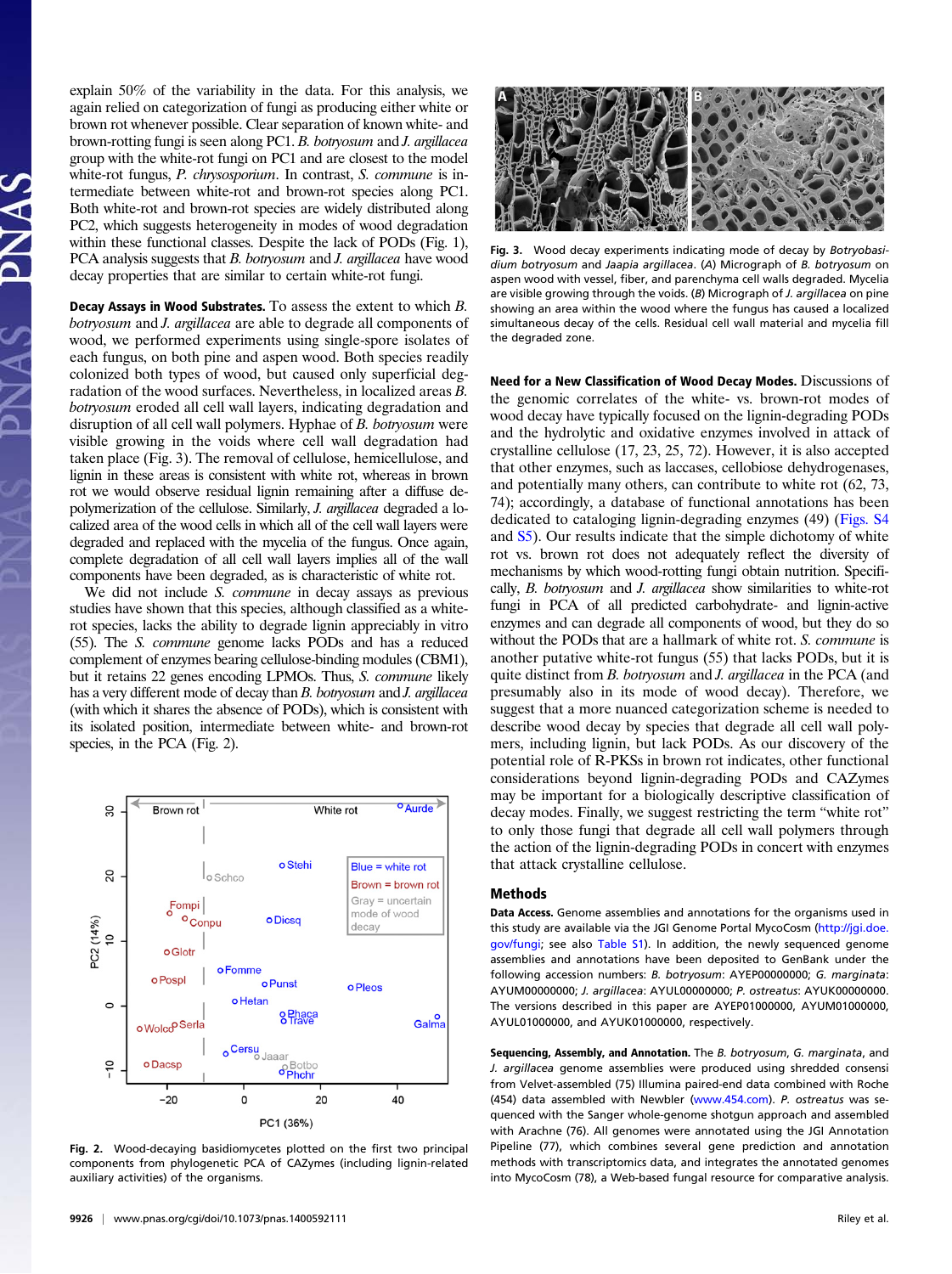Protein Sequence Clustering. Predicted protein sequences were clustered using the MCL clustering algorithm (46), with an inflation parameter of 2.0. Two clustering runs were performed: a first one using 63 organisms (33 basidiomycetes, 27 ascomycetes, and 3 from other fungal phyla), which was used for core genes and protein conservation analysis; and a second using 39 organisms (33 basidiomycetes and 4 ascomycetes: Aspergillus nidulans, Pichia stipitis, Stagonospora nodorum, and Trichoderma reesei) as out-groups, which was used for generating the phylogenetic tree (see [SI Text](http://www.pnas.org/lookup/suppl/doi:10.1073/pnas.1400592111/-/DCSupplemental/pnas.201400592SI.pdf?targetid=nameddest=STXT) and [Dataset S3](http://www.pnas.org/lookup/suppl/doi:10.1073/pnas.1400592111/-/DCSupplemental/pnas.1400592111.sd03.txt) for further details).

Phylogeny. Protein sequences from 183 single-copy clusters were concatenated and multiple-aligned using MAFFT (79) with default parameters, resulting in an alignment with 163,105 amino acid positions. Gblocks (80) was run with the options  $t = p$  and  $-b4 = 5$  to remove poorly aligned regions, resulting in 38,423 positions. A ML tree was then inferred using RAxML (40) on the Gblocks-trimmed alignment with the PROTGAMMAWAG model, 100 rounds of bootstrapping, and the four Ascomycete organisms A. nidulans, P. stipitis, S. nodorum, and T. reesei specified to the program as outgroups. The resulting tree was used for subsequent analyses.

Annotation of Carbohydrate-Active and Auxiliary Redox Enzymes. The carbohydrate-active enzymes (CAZy) and auxiliary redox enzymes (AA) were annotated as in refs. 39 and 49. A manually curated subset of the AA2 family was created, limited to genes predicted to encode high-oxidation potential peroxidases: LiP, MnP, and VP. These are referred to in this work as "POD."

Annotation of Secondary Metabolism Enzymes. Proteins with an AMP-binding domain (PF00501), a phosphopantetheinyl-binding domain (PF00550), and a condensation domain (PF00668) were designated as NRPS. Proteins with a terpene synthase domain (PF03936) were designated as TS. Proteins with a ketoacyl-synthase (KS) domain (PF00109 and PF02801) were divided into three categories: FAS, NR-PKS, and R-PKS based on their phylogenetic relationships. A gene genealogy was constructed by maximum parsimony analysis in PAUP\* 4.0b10 (81) using a ClustalW+ (82) alignment of deduced amino acid sequences. Statistical support for branches was generated by bootstrap analysis with 1,000 pseudoreplications. Putative FASs were grouped in a clade (100% support) that included an Ascomycete KS with significant identity to a FAS from Aspergillus nidulans (83). Putative NR-PKSs were grouped in a clade (90% support) that included an Ascomycete NR-PKS involved in the synthesis of a nonreduced polyketide (84). Putative R-PKSs were grouped in three clades (83%, 100%, and 64% support), of which a majority included a ketoreductase (KR) domain (PF08659) (85).

Correlation of Genomic Features and Lifestyle. To infer correlations between genomic features and phenotypes (e.g., repeat content with genome size, or CAZymes with white or brown rot), we used Felsenstein's method of independent contrasts (50) as implemented in the contrast program from Phylip, version 3.62 downloaded from <http://evolution.genetics.washington.edu/phylip> (86).

- 1. Kirk PMCP, Minter DW, Stalpers JA (2008) Dictionary of the Fungi (CAB International, Wallingford, UK), 10th Ed, p 72.
- 2. Johansson M, Stenlid J (1985) Infection of roots of Norway spruce (Picea abies) by Heterobasidion Annosum: Initial reactions in sapwood by wounding and infection. Eur J Forest Pathol 15(1):32–45.
- 3. Otrosina WJ, Chase TE, Cobb FW, Korhonen K (1993) Population structure of Heterobasidion annosum from North America and Europe. Can J Bot 71(8):1064–1071.
- 4. Martin F, et al. (2008) The genome of Laccaria bicolor provides insights into mycorrhizal symbiosis. Nature 452(7183):88–92.
- 5. Jin Y, et al. (2007) Characterization of seedling infection types and adult plant infection responses of monogenic Sr gene lines to race TTKS of Puccinia graminis f. sp tritici. Plant Dis 91(9):1096–1099.
- 6. Jin Y, Wanyera R, Kinyua M, Jin Y, Singh R (2005) The spread of Puccinia graminis f. sp tritici with broad virulence in eastern Africa. Phytopathology 95(6):S49.
- 7. Duplessis S, et al. (2011) Obligate biotrophy features unraveled by the genomic analysis of rust fungi. Proc Natl Acad Sci USA 108(22):9166–9171.
- 8. Rihs JD, Padhye AA, Good CB (1996) Brain abscess caused by Schizophyllum commune: An emerging basidiomycete pathogen. J Clin Microbiol 34(7):1628–1632.
- 9. Lacaz CdaS, Heins-Vaccari EM, De Melo NT, Hernandez-Arriagada GL (1996) Basidiomycosis: A review of the literature. Rev Inst Med Trop Sao Paulo 38(5):379–390.
- 10. Brown SM, Campbell LT, Lodge JK (2007) Cryptococcus neoformans, a fungus under stress. Curr Opin Microbiol 10(4):320–325.
- 11. Dawson TL, Jr. (2007) Malassezia globosa and restricta: Breakthrough understanding of the etiology and treatment of dandruff and seborrheic dermatitis through wholegenome analysis. J Investig Dermatol Symp Proc 12(2):15–19.
- 12. Morin E, et al. (2012) Genome sequence of the button mushroom Agaricus bisporus reveals mechanisms governing adaptation to a humic-rich ecological niche. Proc Natl Acad Sci USA 109(43):17501–17506.

Phylogenetic PCA. Phylogenetic PCA was implemented using the function phyl.pca from the R package phytools [\(www.phytools.org/\)](http://www.phytools.org/). The algorithm corrects the covariance/correlation matrices for nonindependence among the observations for species, by additionally taking into account the expected covariances/correlations due to pure phylogenetic relatedness of species (71). A matrix of CAZyme gene number in each organism [\(Dataset](http://www.pnas.org/lookup/suppl/doi:10.1073/pnas.1400592111/-/DCSupplemental/pnas.1400592111.sd01.xlsx) [S1](http://www.pnas.org/lookup/suppl/doi:10.1073/pnas.1400592111/-/DCSupplemental/pnas.1400592111.sd01.xlsx)), restricted to the wood decay fungi (Aurde, Botbo, Cersu, Conpu, Dacsp, Dicsq, Fomme, Fompi, Galma, Glotr, Hetan, Jaaar, Phaca, Phchr, Pleos, Pospl, Punst, Schco, Serla, Stehi, Trave, and Wolco), and the ML tree, were used as input.

Wood Decay Assays. Micromorphological observations of degraded aspen (Populus sp.) and pine (Pinus sp.) wood were used to elucidate the type of decay resulting after inoculation with B. botryosum or J. argillacea. Physical aspects of decay were investigated using scanning electron microscopy on wood wafers after decay using the same single spore isolate of each fungus that was used for genome sequencing. Dried wood wafers from the sapwood of aspen and pine were cut to  $10 \times 10 \times 1$  mm, hydrated to 80-100% moisture, and autoclaved for 60 min at 120 °C. Wood wafers were placed on inoculated Petri plates with malt extract agar (15 g of malt extract, 15 g of agar, 2 g of yeast extract, and 1,000 mL of water). Six plates of each wood type were inoculated with each fungus by placing a 2-mm plug of the assay fungus at the center of a Petri plate 14 d before wafers were added. Wafers were removed 90 d after inoculation and prepared for scanning electron microscopy as previously described (87). Samples were examined and photographed using a Hitachi S3500 N (Hitachi) scanning electron microscope.

Culture Conditions and Enzyme Assays. Standard media included carbon- and nitrogen-starved B3 (88, 89) as well as a more complex medium containing 0.5% (wt/vol) Wiley-mill ground aspen as sole carbon source (90). Culture filtrates were concentrated 6- to 10-fold with 10-kDa spin concentrators (Pall). Protein concentration was determined by the Bradford assay (Sigma-Aldrich). Measurement of LiP, MnP, laccase, and glyoxal oxidase involved oxidation of veratryl alcohol (Sigma-Aldrich) (58), 2,6-dimethoxyphenol (59), 2,2-azonodi-3-ethylbenzothiazoline-6-sulfuric acid (Boehringer), and methyl glyoxal as substrate (91), respectively (see [SI Text](http://www.pnas.org/lookup/suppl/doi:10.1073/pnas.1400592111/-/DCSupplemental/pnas.201400592SI.pdf?targetid=nameddest=STXT) and [Table S4](http://www.pnas.org/lookup/suppl/doi:10.1073/pnas.1400592111/-/DCSupplemental/pnas.201400592SI.pdf?targetid=nameddest=ST4) for further details).

ACKNOWLEDGMENTS. We thank Jill Gaskell (Forest Products Laboratory) for assistance with cultures and enzyme assays. The work conducted by the US Department of Energy (DOE) Joint Genome Institute is supported by the Office of Science of the DOE under Contract DE-AC02-05CH11231. J.D.W. and D.J. were supported by the DOE Great Lakes Bioenergy Research Center (DOE Office of Science Biological and Environmental Research Contract DE-FC02-07ER64494). B.H. is Honorary Professor at the Faculty of Health and Medical Sciences, University of Copenhagen. F.M.'s research group is part of the Laboratory of Excellence for Advanced Research on the Biology of Forest Ecosystems (ANR-11-LABX-0002-01).

- 13. Ohm RA, et al. (2010) Genome sequence of the model mushroom Schizophyllum commune. Nat Biotechnol 28(9):957–963.
- 14. Stajich JE, et al. (2010) Insights into evolution of multicellular fungi from the assembled chromosomes of the mushroom Coprinopsis cinerea (Coprinus cinereus). Proc Natl Acad Sci USA 107(26):11889–11894.
- 15. Griffith NT, Barnett HL (1967) Mycoparasitism by Basidiomycetes in culture. Mycologia 59(1):149–154.
- 16. Padamsee M, et al. (2012) The genome of the xerotolerant mold Wallemia sebi reveals adaptations to osmotic stress and suggests cryptic sexual reproduction. Fungal Genet Biol 49(3):217–226.
- 17. Floudas D, et al. (2012) The Paleozoic origin of enzymatic lignin decomposition reconstructed from 31 fungal genomes. Science 336(6089):1715–1719.
- 18. Benson DA, Karsch-Mizrachi I, Lipman DJ, Ostell J, Sayers EW (2009) GenBank. Nucleic Acids Res 37(Database issue):D26–D31.
- 19. Sayers EW, et al. (2009) Database resources of the National Center for Biotechnology Information. Nucleic Acids Res 37(Database issue):D5–D15.
- 20. Eastwood DC, et al. (2011) The plant cell wall-decomposing machinery underlies the functional diversity of forest fungi. Science 333(6043):762–765.
- 21. Fernandez-Fueyo E, et al. (2012) Comparative genomics of Ceriporiopsis subvermispora and Phanerochaete chrysosporium provide insight into selective ligninolysis. Proc Natl Acad Sci USA 109(14):5458–5463, and correction (2012) 109(21):8352.
- 22. Martinez D, et al. (2009) Genome, transcriptome, and secretome analysis of wood decay fungus Postia placenta supports unique mechanisms of lignocellulose conversion. Proc Natl Acad Sci USA 106(6):1954–1959.
- 23. Martinez D, et al. (2004) Genome sequence of the lignocellulose degrading fungus Phanerochaete chrysosporium strain RP78. Nat Biotechnol 22(6):695–700.
- 24. Baldrian P, Valásková V (2008) Degradation of cellulose by basidiomycetous fungi. FEMS Microbiol Rev 32(3):501–521.